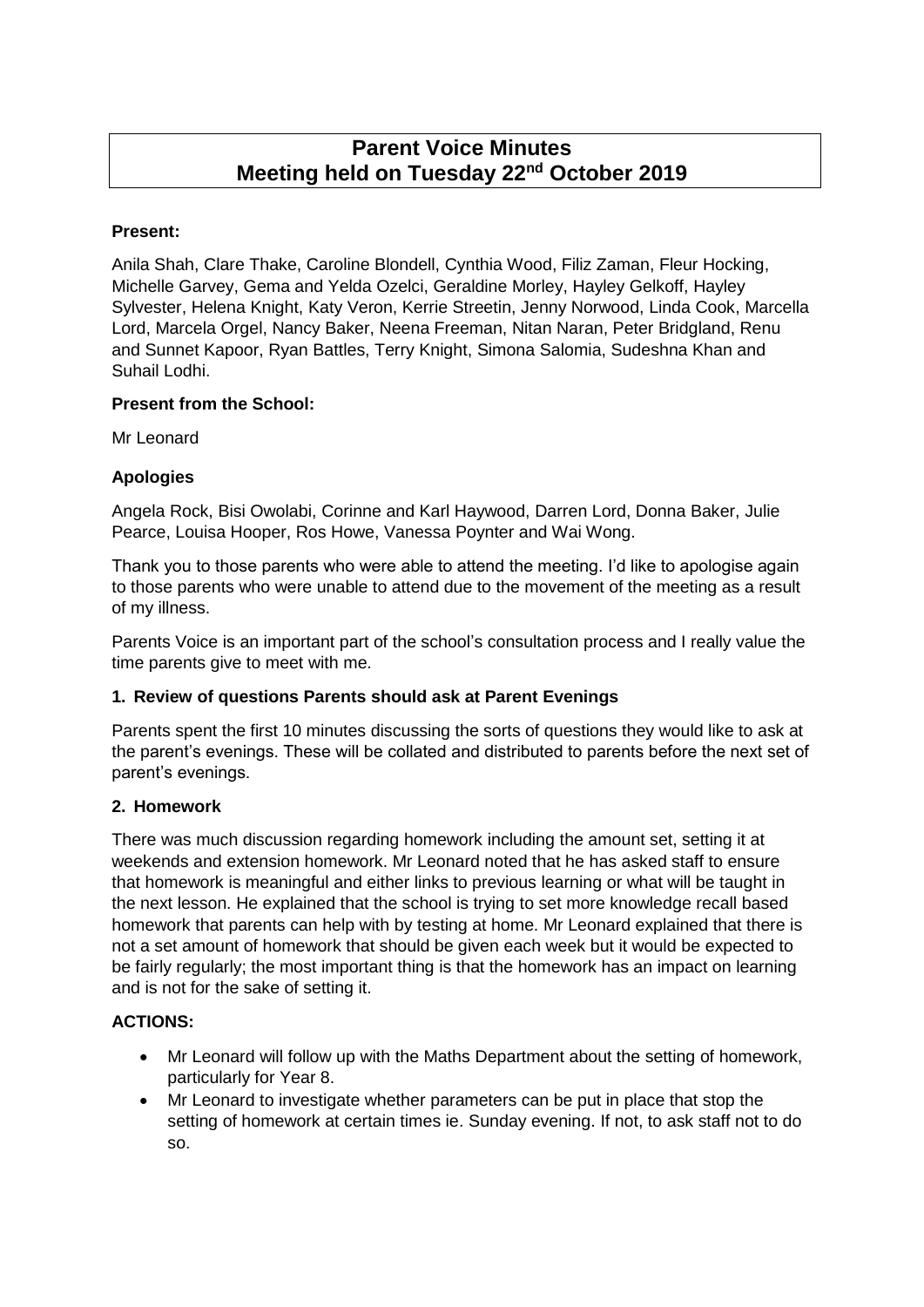- Mr Leonard to ensure there is extension work available to students who want to do more than expected – the deadline for this was given as the end of the academic year at the latest.
- Mr Leonard to look into why some teachers are setting homework for pupils they do not teach.

# **3. Marking of books**

Mr Leonard explained the school's policy on marking and the reasons parents may see less than they previously did. This is due to explicit instructions from the Government about teacher workload and reducing marking and feedback for staff as well as a desire to enable our staff to have a reasonable work life balance.

The school's policy is that an assessment should be carried out each half term or in subjects with less curriculum time when it is appropriate for their schemes of work. This assessment should be marked thoroughly and feedback provided to students (on blue paper). The students should then have a closing the loop task that shows they have understood the feedback and improved as a result. In between assessments staff should be taking the books in at regular intervals (depending on how often the subject is taught) and pink pen marking should take place focussing on presentation, spelling, punctuation and grammar and any particular gaps in knowledge. Teachers are not required or expected to make comments during this marking process.

Homework will not always be marked by the teacher but staff will recognise where pupils have worked hard on their homework with house points. There may be green pen marking in books which is peer marking (students marking each other's work, or self-marking). Where pupils have tests following homework they will be required to re-sit them in their own time if they fail to get a reasonable mark based on their individual expectations.

# **4. Lost correspondence at the office**

There should never be a time when information is provided to the office and goes missing.

**ACTION:** Mr Leonard to ensure there are robust systems in place so that this does not occur in the future.

# **5. Trips**

Mr Leonard went through the trips and activities planned for this year. He explained that he was committed to providing pupils with many experiences during their time at school and that this was a target, particularly at KS3, for the school. He explained that teachers' good will was required to take trips during their time off in the school holidays and that there were always concerns about running trips during school time as it meant those left in school would have supply teachers.

**ACTION:** Mr Leonard to follow up to see if the English Shooting Stars sessions are running as they no longer appear on the extracurricular timetable.

#### **6. The canteen and queuing system**

Mr Leonard explained that he did not agree with students that they were not eating because of the queuing system at the canteen. There has not been one occasion this year where it has not been possible for a student to get a hot meal (other than the closures during the power cut) and the queues are managed by senior staff. Students have an ordered system for lunch with Year 7 going in early, Year 11 going first but queuing separately and then a rotation of Year groups every day.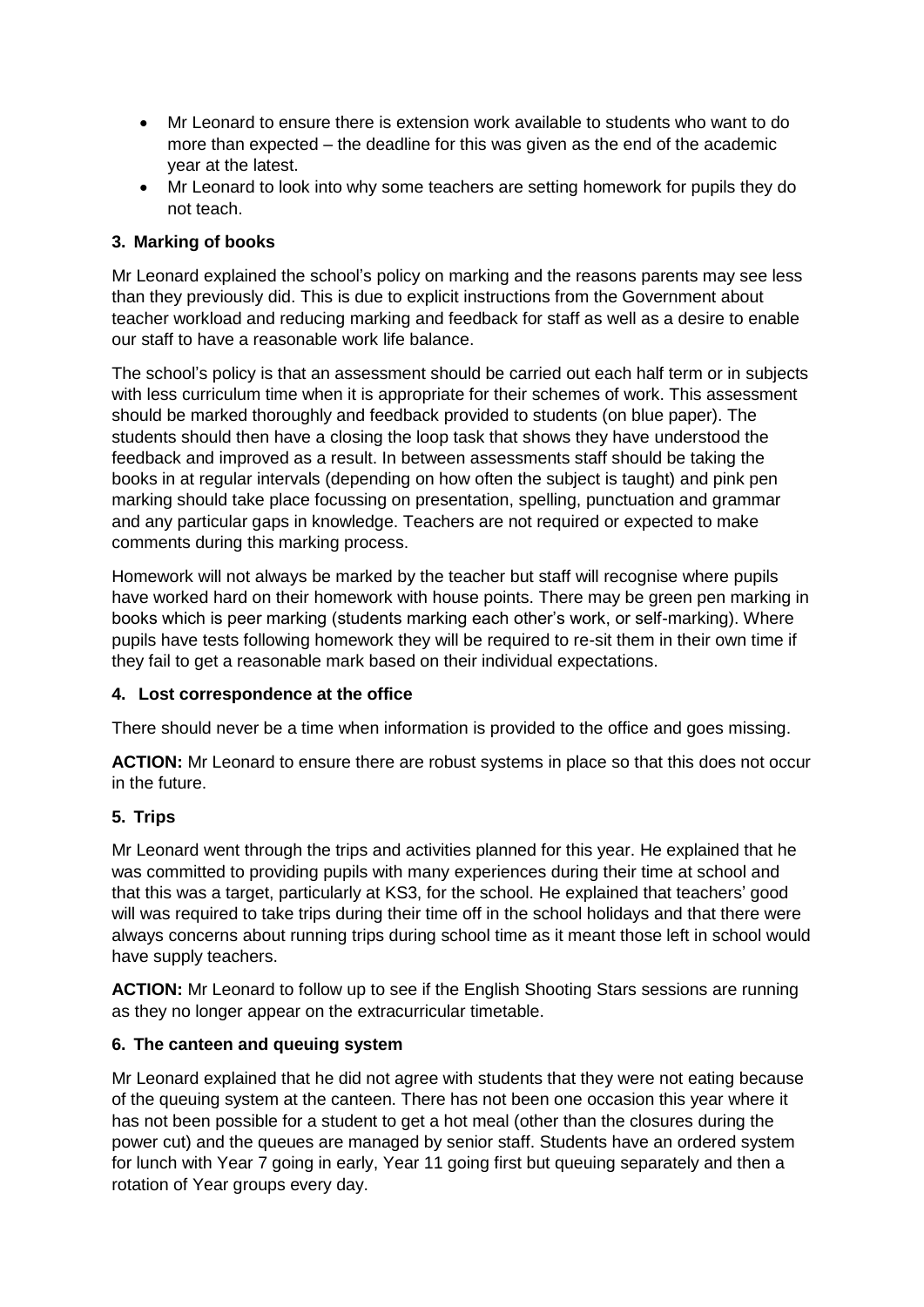Mr Leonard accepted that the increase in student numbers had impacted in some way on the speed of the queues and noted that once the building work is finished we will have separate KS3 and KS4 snack shacks to take some of the load.

Mr Leonard also noted that parents can contact the school finance department to set limits for spend in the canteen.

**ACTION:** Mrs Pearce to report back to parents at the next meeting regarding her Governor visit to the canteen.

#### **7. Parents purchasing books.**

Mr Leonard explained that all students have access to text books in school but the school spend thousands of pounds each year having to purchase new books because students do not return them at the end of their course or because they are ruined and are not able to be used. This is unsustainable and the school have investigated the practices of other schools. As a result we are not able to provide students with books to take home. We understand that this gives a financial burden to parents and we are able to support those who would be disadvantaged because they cannot afford to purchase books.

#### **ACTIONS:**

- Mr Leonard to publicise the book return system in the newsletter so that we can better support students who cannot afford to purchase them.
- Mr Leonard to organise for parents to know which books their children will need in Year 9, prior to the end of Year 8 so that they can purchase what is required before lessons have commenced.
- Mr Leonard to follow up where the Science and History books are that have been ordered.

# **8. Process of addressing damaged property on school site by other pupils**

Mr Leonard agreed to adopt the practice that the school would ask if parents wanted us to pass their contact details to the parents of the pupil causing the damage in case they wanted to contact them directly.

#### **9. Gaps in teaching**

Mr Leonard discussed the recruitment issues facing schools at the moment. He explained that there are only 3 times in a year that a school can recruit staff, September, Christmas and Easter and if they are short staffed in between these periods we have to get supply teachers in. This includes when a teacher goes onto maternity leave part way through the year.

Mr Leonard explained that he and his team work exceptionally hard to ensure the school is fully staffed with high quality teachers but there is a national shortage in subjects such as Science, Business, Geography and Languages and the schools proximity to London impacts upon our ability to recruit as schools in London are funded at a higher level than those outside and can therefore pay staff more.

There are a significant number of plans in place to develop staff over time, including the Yr.14 Gap Year Programme, and the school does its best to overstaff in core subjects to ensure provision is high.